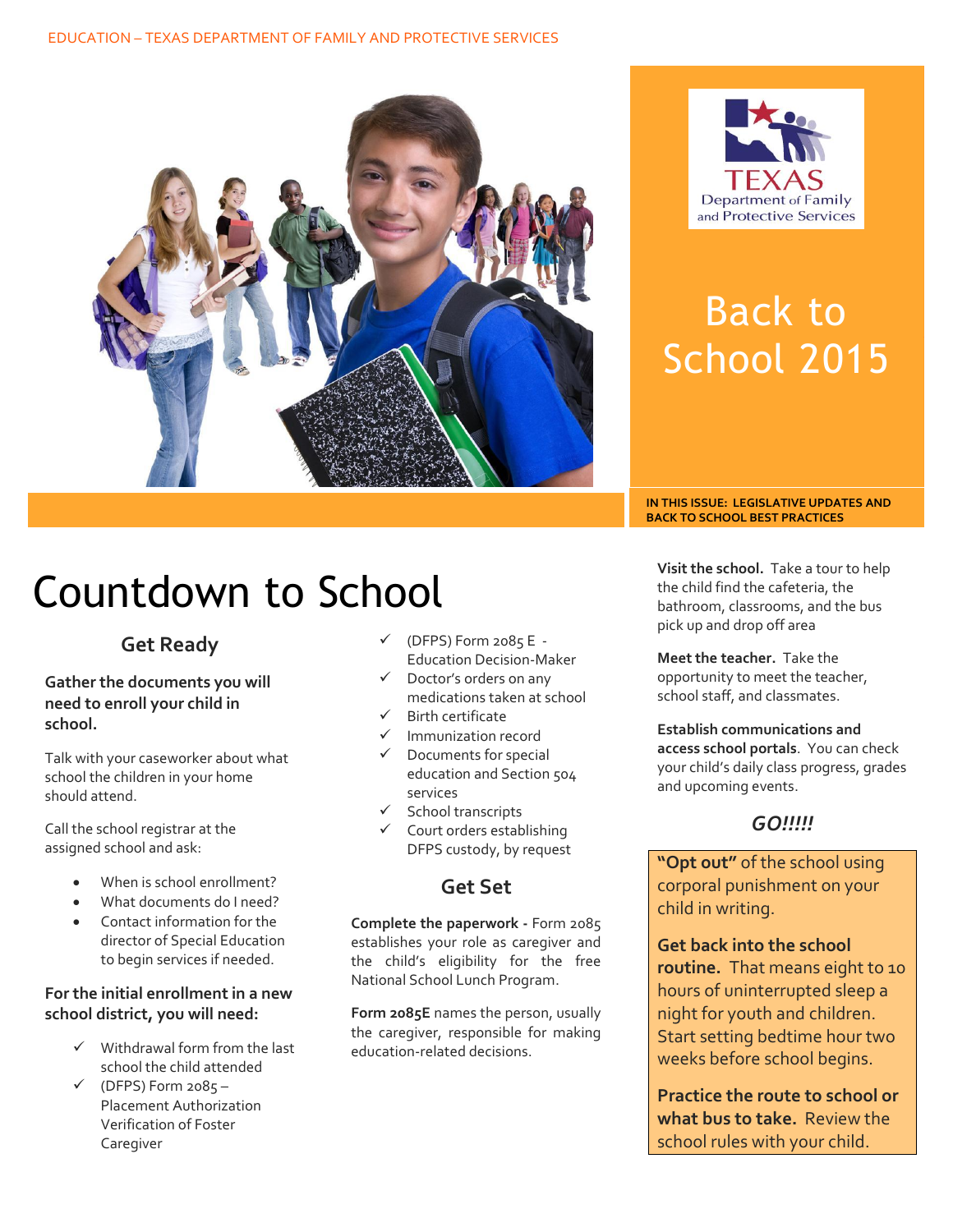#### **Early Childhood Education**

Early childhood education programs provide short-term and long-term opportunities for young children to develop math and language abilities, learn appropriate social interactions, reduce placement in special education settings, and achieve better education outcomes throughout their school years.



#### **Head Start Programs**

#### **Head Start and Early Head Start**

are federally-funded early childhood education programs available in many communities for children under the age of 5. The two types of eligibility are incomebased and categorical. Children in foster care are categorically eligible for Head Start (ages 3-5) and Early Head Start (ages 0-3), but any child may be put on a waiting list because of enrollment capacity.

Pre-kindergarten and early childhood education programs at the local public school or through Head Start may not be available in the local community or appropriate for each child.

For a Head Start or Early Head Start program near you, see <http://www.txhsa.org/>

#### **Pre-kindergarten Programs for Children ages 3, 4, and 5**

Children ages  $3, 4$ , and  $5$  who are in or were ever in the conservatorship of DFPS as a result of an adversary hearing are eligible for the free pre-kindergarten programs offered through many Texas public schools. Texas Education Code §29.153

In general, children must be 4-years-old on or before September 1 to be eligible to enroll for a 4-year-old prekindergarten program at a local public school. Caregivers must secure a Letter of Verification from the DFPS regional education specialist for school enrollment. Contact the local school district for enrollment policies.

Information on prekindergarten programs offered at local public schools and Head Start programs may be obtained from the CPS regional child care coordinator. Questions on child care options should be directed to the CPS caseworker.

Some schools may offer high quality pre-K programs, a new opportunity created in the 2015 legislative session.



**Things you can do to improve your child's reading**

1. Talk with your child. When you talk to your child, you're helping him or her to learn words.

2. Read to your children. Let your child pick a book before nap or bedtime.



3. Ask an older child to read to a younger child. Older children will be proud of their reading skills and younger children will want to read like the older child.

4. Practice word games in the car, when you shop for groceries, or reading a menu.

5. Let your child see you read. This is the best way for them to see reading is important!

Go to [www.rif.org](http://www.rif.org/) for more information on reading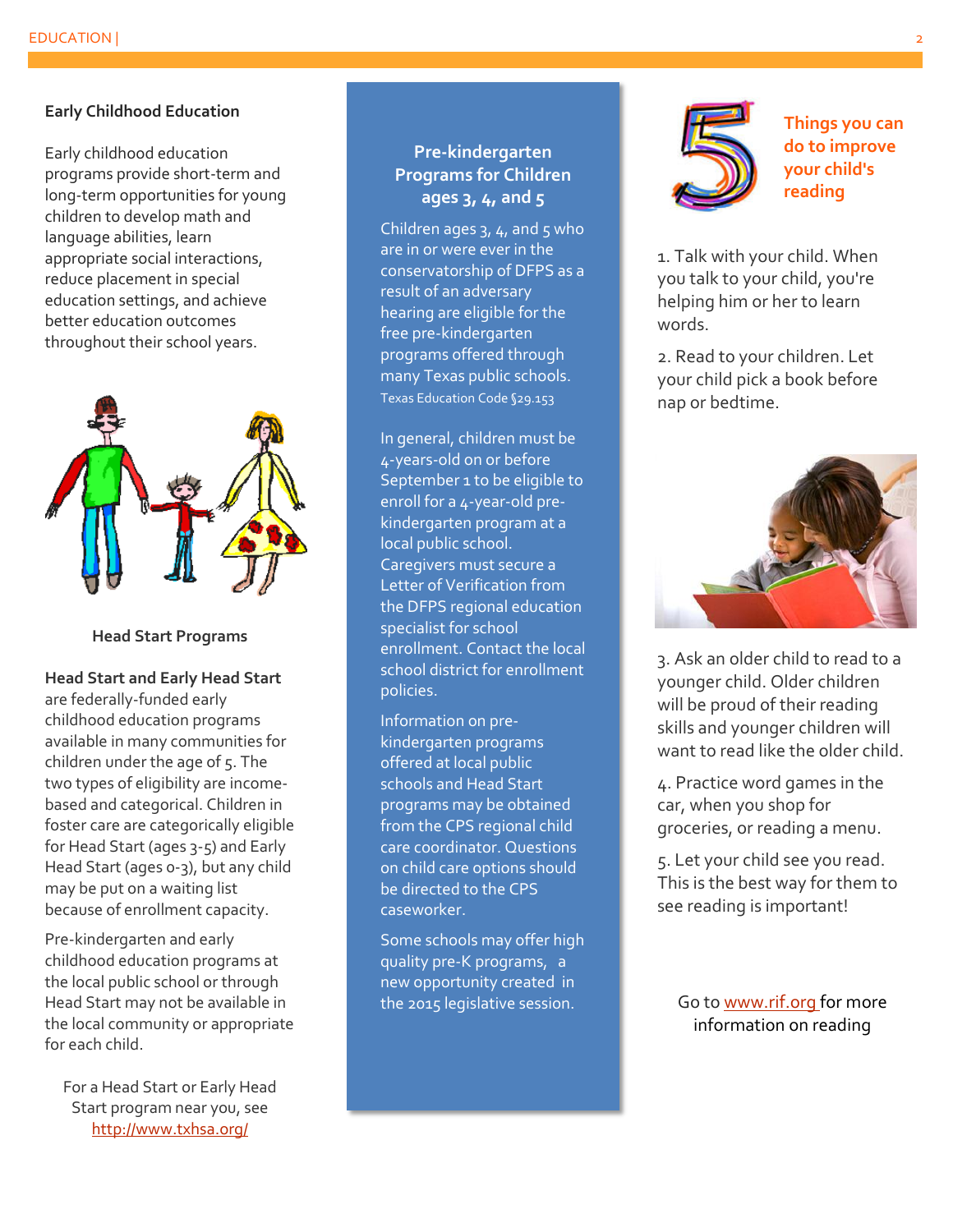#### EDUCATION **DECISION-MAKER**

#### Role and Responsibilities

#### **What is an Education Decision-Maker?**

The Education Decision-Maker is the person who is responsible for making the day-to-day education-related decisions for a child or youth in DFPS conservatorship.

#### **Who can be designated as an Education Decision-Maker?**

The caseworker considers who can best represent the child in making day-to-day education-related decisions. The Education Decision-Maker will most likely be the caregiver for the child or youth.

#### **Who needs an Education Decision-Maker?**

All children and youth in DFPS conservatorship, including Kinship, who attend Texas public or private schools K-12, children who are in pre-K programs at local public schools, charter schools, Pre-kindergarten Programs for Children with Disabilities (PPCD), or children who participate in a nontraditional program such as homeschooling or online programs.

#### **Who makes special education decisions for a child or youth receiving special education services?**

A surrogate parent\* is appointed by the school or the court to make special education decisions for the child or youth. Training must be completed within 90 days of appointment.

\* **Surrogate parent may not be an employee of a child welfare agency, Texas Education Agency, the school, or residential facility.**



**The Education Decision-Maker is generally responsible for:** 

- **Enrolling the child in school and providing necessary documents such as immunization records and school transcripts**
- **Signing the "opt out" of corporal punishment slip at school**
- **Conferring with the child or youth on course selection**
- **Approving the child's participation in routine and nonroutine school activities, such as field trips and after-school tutoring**
- **Giving permission to enroll the child in special programs such as Bilingual Education and Gifted and Talented**
- **Receiving and signing report cards, permission slips, approving day-to-day activities**
- **Accessing school records, attending parent-teacher conferences, Parent's Night**
- **Informing the caseworker of child's disciplinary actions by the school that may result in a disciplinary hearing, manifestation determination review, truancy, suspension, expulsion, or removal to a DAEP or JJAEP program.**

In addition, the Education Decision-Maker:

\* Reviews the child's Education Portfolio

\* Signs the Student Code of Conduct and assists the youth with understanding the Code of Conduct

\* Provides updates, notes, forms, and records to the caseworker

\* Notifies the caseworker of significant education-related activities

If the caregiver is named as Education Decision-Maker Form 2085E, the caregiver must provide this form to the school within five days of being named as education decision-maker. The caseworker must ensure the school and the caregiver have copies of the current Education Decision-Maker Form.



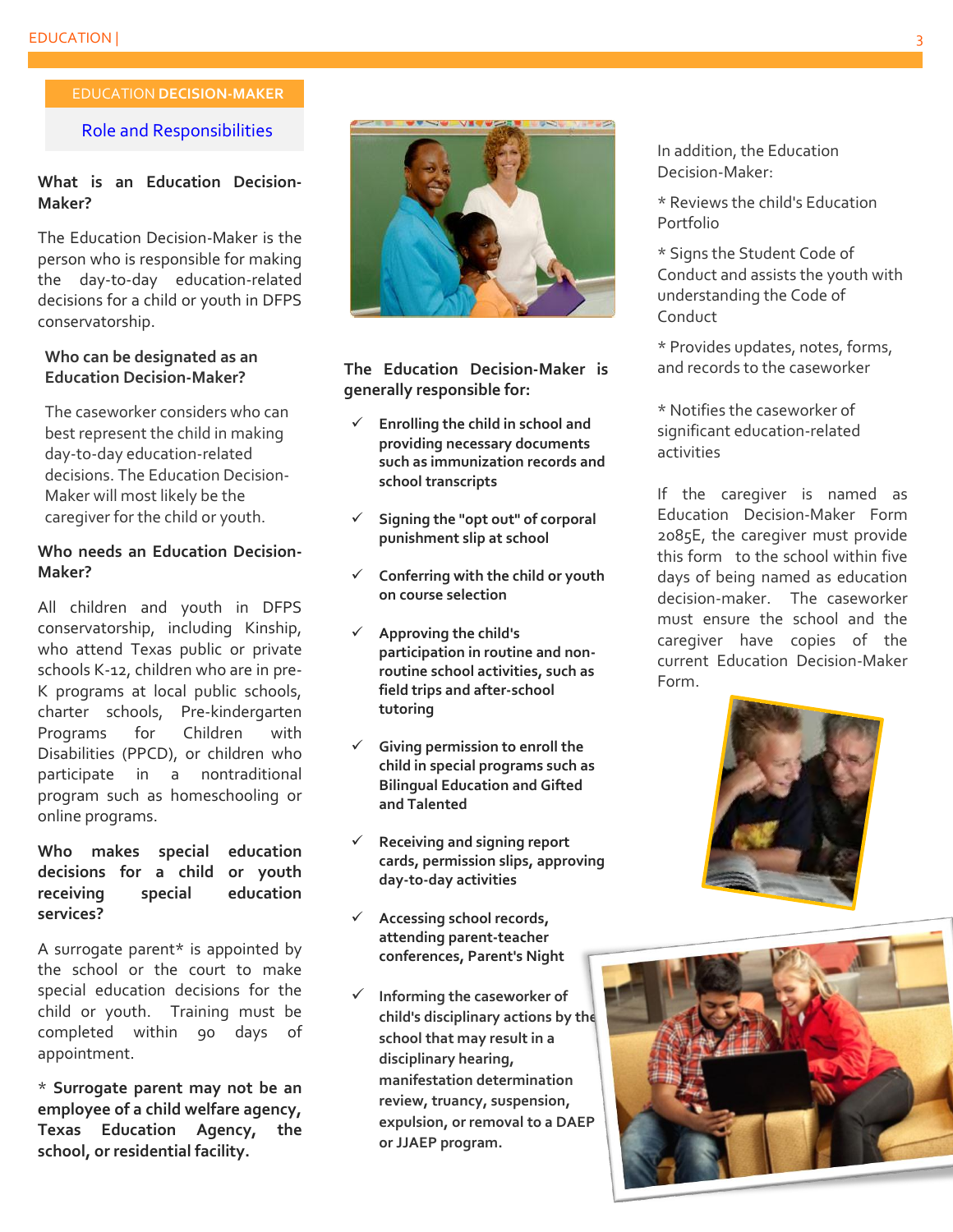

### **What is STAAR?**

The State of Texas Assessment of Academic Readiness (STAAR) replaced the Texas Assessment of Knowledge and Skills (TAKS) test beginning in the 2014-2015 school year for all school districts. Students in DFPS conservatorship must complete STAAR assessments.

## **How is STAAR different from TAKS?**

- STAAR is longer, more difficult, and cognitively complex
- STAAR has time limits English I and II must be completed in five hours; all other tests must be competed in four hours
- **STAAR** has more open-ended questions in science and mathematics to encourage more independent answers
- **STAAR requires high school students to complete End of Course** (EOC) assessments whenever they take the corresponding course
- **STAAR requires two writing tasks instead of one**
- **STAAR better measures student progress in the Texas Essential** Knowledge and Skills

## **STAAR Calendar**

| <b>Subject Area</b>   | <b>Grade Administered In</b> |
|-----------------------|------------------------------|
|                       |                              |
| Reading               | 3, 4, 5, 6, 7, 8, 9          |
| Math                  | 3, 4, 5, 6, 7, 8, 9, 10, 11  |
| Writing               | 4, 7                         |
| Science               | 5, 8                         |
| <b>Social Studies</b> | 8                            |

The Texas Education Agenc[y website](http://www.tea.state.tx.us/student.assessment/staar/) provides previous versions of the test and sample questions.